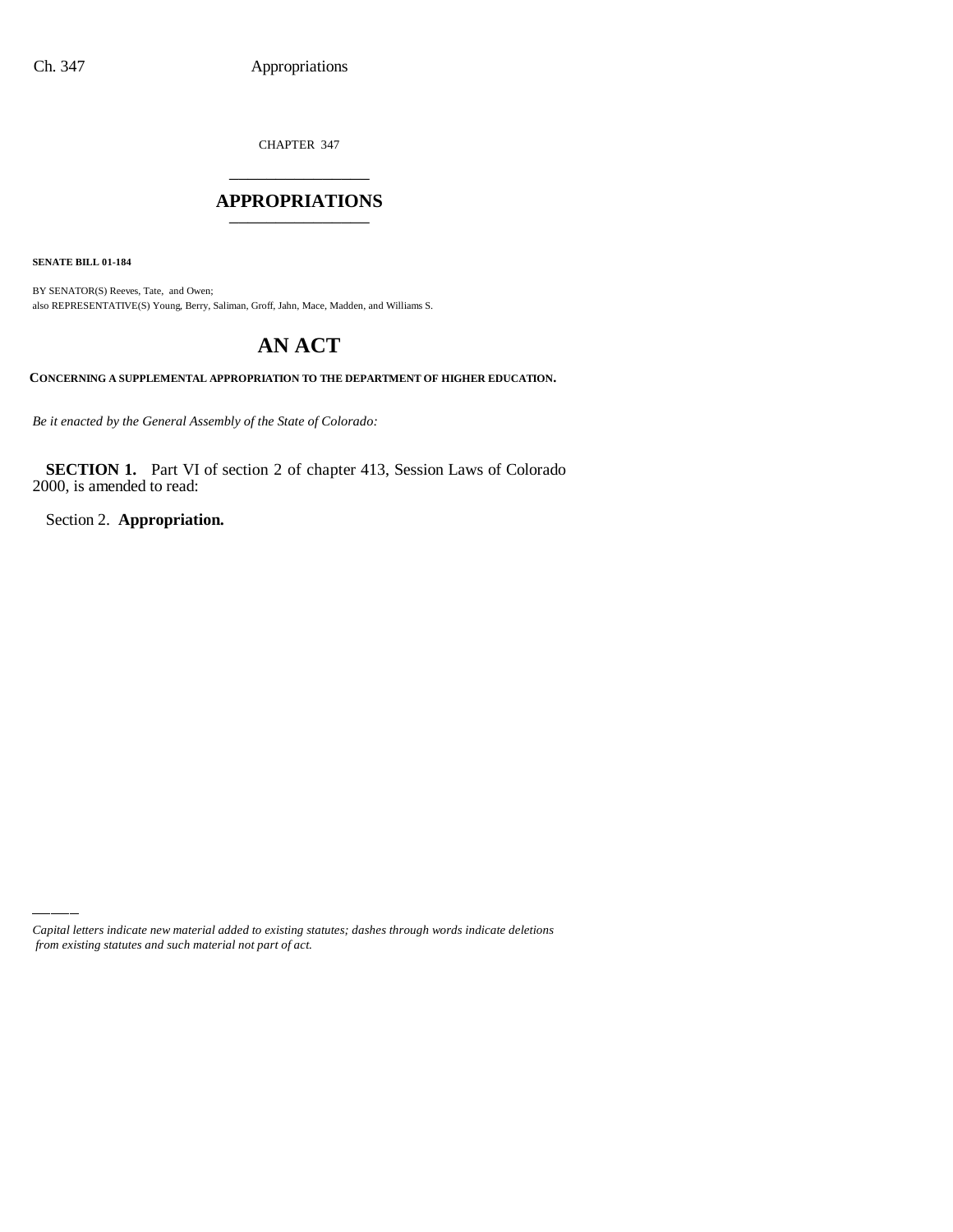|                                      |                   |              |                                |                | APPROPRIATION FROM    |                 |                |  |
|--------------------------------------|-------------------|--------------|--------------------------------|----------------|-----------------------|-----------------|----------------|--|
|                                      |                   |              |                                | <b>GENERAL</b> |                       | <b>CASH</b>     |                |  |
|                                      | <b>ITEM &amp;</b> |              | <b>FUND</b><br><b>GENERAL</b>  |                | <b>CASH</b>           | <b>FUNDS</b>    | <b>FEDERAL</b> |  |
|                                      | <b>SUBTOTAL</b>   | <b>TOTAL</b> | <b>FUND</b>                    | <b>EXEMPT</b>  | <b>FUNDS</b>          | <b>EXEMPT</b>   | <b>FUNDS</b>   |  |
|                                      | \$<br>\$          |              | \$                             | \$             | \$                    | \$              | \$             |  |
|                                      |                   |              | <b>PART VI</b>                 |                |                       |                 |                |  |
|                                      |                   |              | DEPARTMENT OF HIGHER EDUCATION |                |                       |                 |                |  |
| (1) DEPARTMENT ADMINISTRATIVE OFFICE |                   |              |                                |                |                       |                 |                |  |
| Health, Life, and Dental             | 323,642           |              | 245,577                        |                | 46,692 <sup>a</sup>   | $31,373(T)^{b}$ |                |  |
| Short-term Disability                | 12,359            |              | 10,709                         |                | 803 <sup>a</sup>      | $815(T)^{b}$    | 32             |  |
| Salary Survey and Senior             |                   |              |                                |                |                       |                 |                |  |
| <b>Executive Service</b>             | 254,237           |              | 204,578                        |                | $32,356^a$            | $17,303(T)^{b}$ |                |  |
| Anniversary Increases                | 125,888           |              | 99,428                         |                | $16.977$ <sup>a</sup> | $9,483(T)^{b}$  |                |  |
| Shift Differential                   | 418               |              | 418                            |                |                       |                 |                |  |
| Workers' Compensation                | 24,721            |              | 24,150                         |                | 571 <sup>a</sup>      |                 |                |  |
| Legal Services for 661 hours         | 36,890            |              | 36,890                         |                |                       |                 |                |  |
| Purchase of Services from            |                   |              |                                |                |                       |                 |                |  |
| <b>Computer Center</b>               | 2,125             |              | 2,125                          |                |                       |                 |                |  |
| Payment to Risk Management           |                   |              |                                |                |                       |                 |                |  |
| and Property Funds                   | 7,041             |              | 5,196                          |                | 1,845 <sup>a</sup>    |                 |                |  |
| <b>Leased Space</b>                  | 225,894           |              | 173,328                        |                | 52,566 <sup>c</sup>   |                 |                |  |
|                                      |                   | 1,013,215    |                                |                |                       |                 |                |  |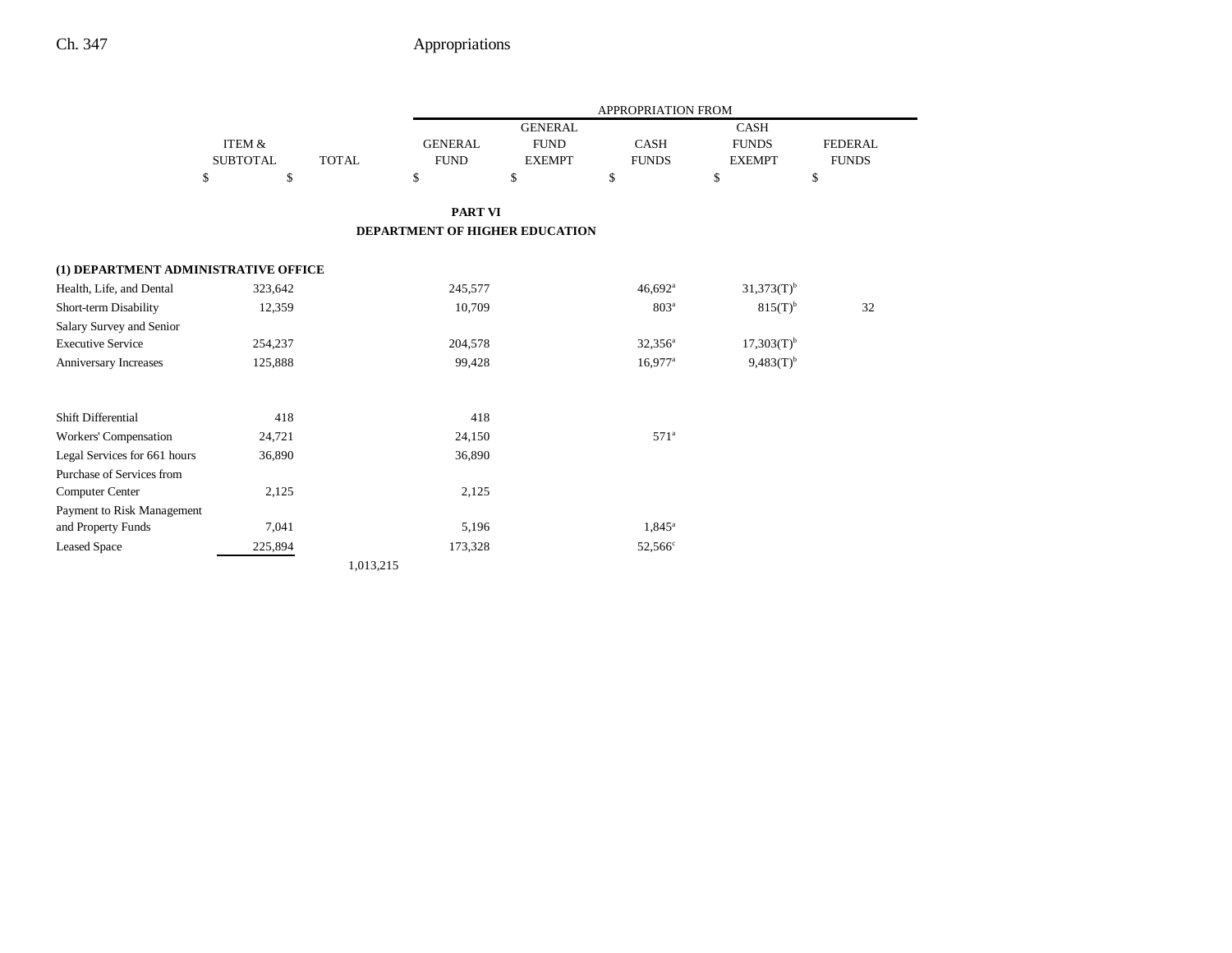<sup>a</sup> These amounts shall be from various sources of cash funds throughout the Department.

b These amounts shall be from Limited Gaming revenue received by the State Historical Society.

 $\,^{\mathrm{c}}$  This amount shall be from the Private Occupational Schools Fund.

| (2) COLORADO COMMISSION ON HIGHER EDUCATION <sup>60, 61</sup>                 |                                |                                                                                                                                                      |                     |                             |         |
|-------------------------------------------------------------------------------|--------------------------------|------------------------------------------------------------------------------------------------------------------------------------------------------|---------------------|-----------------------------|---------|
| (A) Administration                                                            | 4,904,689                      | 4,797,489                                                                                                                                            |                     |                             |         |
|                                                                               | 4,979,689                      | 4,872,489                                                                                                                                            |                     |                             |         |
|                                                                               |                                | $(32.8$ FTE $)$                                                                                                                                      |                     |                             |         |
|                                                                               |                                | <sup>a</sup> This amount represents a transfer from the Department of Local Affairs, Waste Tire Fund programs, pursuant to Section 24-32-114, C.R.S. |                     |                             |         |
| (B) Division of Private                                                       |                                |                                                                                                                                                      |                     |                             |         |
| <b>Occupational Schools</b>                                                   | 412,822                        |                                                                                                                                                      | $412,822^{\rm a}$   |                             |         |
|                                                                               |                                |                                                                                                                                                      | $(6.5$ FTE $)$      |                             |         |
| <sup>a</sup> This amount shall be from the Private Occupational Schools Fund. |                                |                                                                                                                                                      |                     |                             |         |
| (C) Special Purpose                                                           |                                |                                                                                                                                                      |                     |                             |         |
| <b>Western Interstate Commission</b>                                          |                                |                                                                                                                                                      |                     |                             |         |
| for Higher Education (WICHE)                                                  | 88,000                         | 88,000                                                                                                                                               |                     |                             |         |
| WICHE - Optometry                                                             | 304,000                        | 304,000                                                                                                                                              |                     |                             |         |
| Higher Education Programs of                                                  |                                |                                                                                                                                                      |                     |                             |         |
| Excellence                                                                    | 4,441,483                      | 882,773                                                                                                                                              | 87,847 <sup>a</sup> | $3,470,863(T)$ <sup>b</sup> |         |
| Colorado Children's Trust Fund                                                | 504,000                        |                                                                                                                                                      | 216,000°            | 188,000 <sup>4</sup>        | 100.000 |
|                                                                               | $\left(2.5 \text{ FFE}\right)$ |                                                                                                                                                      |                     |                             |         |
|                                                                               |                                |                                                                                                                                                      |                     |                             |         |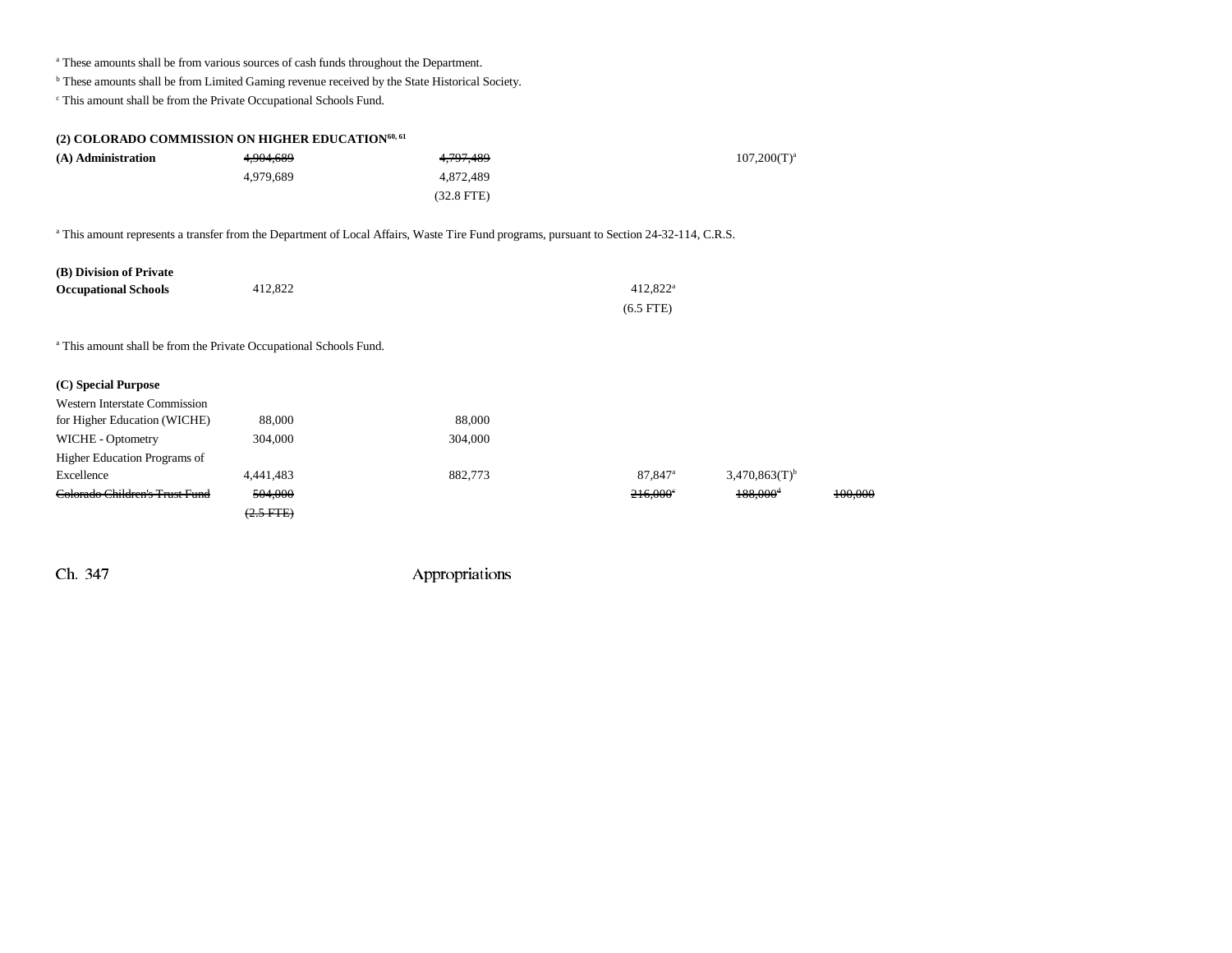|                               |                                      |              | APPROPRIATION FROM            |                                                |                             |                                              |                                |  |
|-------------------------------|--------------------------------------|--------------|-------------------------------|------------------------------------------------|-----------------------------|----------------------------------------------|--------------------------------|--|
|                               | <b>ITEM &amp;</b><br><b>SUBTOTAL</b> | <b>TOTAL</b> | <b>GENERAL</b><br><b>FUND</b> | <b>GENERAL</b><br><b>FUND</b><br><b>EXEMPT</b> | <b>CASH</b><br><b>FUNDS</b> | <b>CASH</b><br><b>FUNDS</b><br><b>EXEMPT</b> | <b>FEDERAL</b><br><b>FUNDS</b> |  |
|                               | \$                                   | \$           | \$                            | \$                                             | \$                          | \$                                           | \$                             |  |
|                               |                                      |              |                               |                                                |                             |                                              |                                |  |
| Veterinary School Program     |                                      |              |                               |                                                |                             |                                              |                                |  |
| Needs                         | 285,000                              |              | 162,400                       |                                                | $122,600^{\circ}$           |                                              |                                |  |
| <b>Rural Education Access</b> |                                      |              |                               |                                                |                             |                                              |                                |  |
| Program <sup>62</sup>         | 800,000                              |              | 800,000                       |                                                |                             |                                              |                                |  |
| Enrollment/Cash Fund          |                                      |              |                               |                                                |                             |                                              |                                |  |
| Contingency <sup>63</sup>     | 5,000,000                            |              |                               |                                                | $5,000,000$ <sup>f</sup>    |                                              |                                |  |
|                               | 11,422,483                           |              |                               |                                                |                             |                                              |                                |  |
|                               | 10,918,483                           |              |                               |                                                |                             |                                              |                                |  |
|                               |                                      |              |                               |                                                |                             |                                              |                                |  |

a This amount shall be from the Colorado Student Loan Program.

 $^{\rm b}$  This amount shall be from statewide and departmental indirect cost recoveries.

c This amount shall be from the Colorado Children's Trust Fund.

d This amount shall be from reserves in the Colorado Children's Trust Fund.

e This amount shall be from the Western Interstate Commission on Higher Education.

f This amount shall be from tuition and cash fund revenue from the Governing Boards, in addition to what is appropriated to the Governing Boards. This spending authority may be transferred to the Governing Boards.

#### **(D) Financial Aid**

Need Based Grants 38,949,077 38,949,077 38,949,077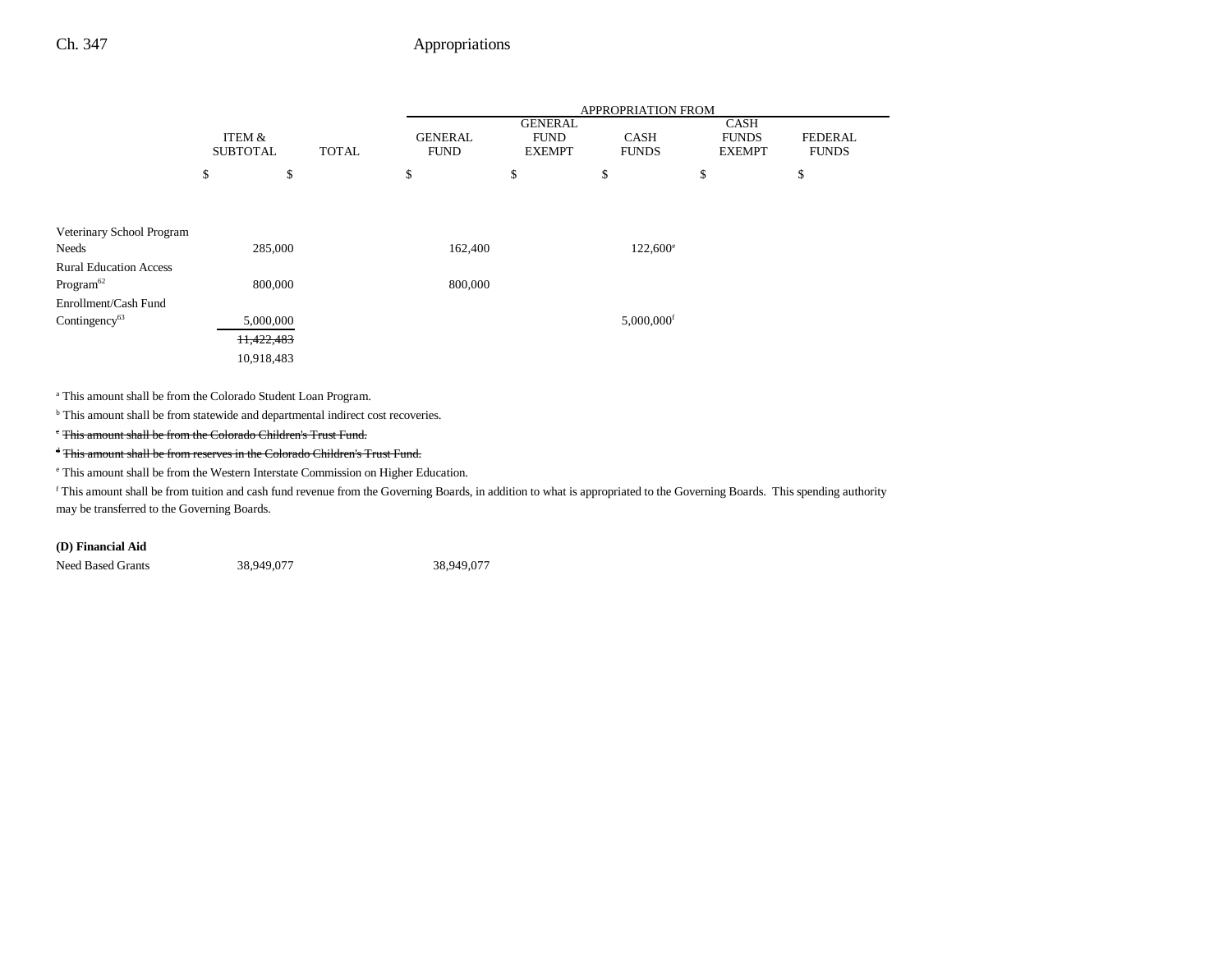| Governor's Opportunity                                           |            |              |            |
|------------------------------------------------------------------|------------|--------------|------------|
| Scholarships                                                     | 2,000,000  |              | 2,000,000  |
| <b>Grants for Part-time Students</b>                             | 1,250,000  |              | 1,250,000  |
| <b>Merit Based Grants</b>                                        | 14,371,810 |              | 14,371,810 |
| Work Study <sup>64</sup>                                         | 14,811,367 |              | 14,811,367 |
| Required Federal Match                                           | 3,376,350  |              | 2,076,350  |
| Veterans'/Law                                                    |            |              |            |
| Enforcement/POW Tuition                                          |            |              |            |
| Assistance                                                       | 50,747     |              | 50,747     |
| Native American Students/Fort                                    |            |              |            |
| Lewis College                                                    | 4,753,839  |              | 4,753,839  |
|                                                                  | 79,563,190 |              |            |
|                                                                  |            | 96, 303, 184 |            |
|                                                                  |            | 95,874,184   |            |
|                                                                  |            |              |            |
| (3) TRUSTEES OF THE STATE COLLEGES IN COLORADO <sup>65, 66</sup> |            |              |            |

| Governing Board and General Campuses |                 |             |                          |
|--------------------------------------|-----------------|-------------|--------------------------|
| General Fund and Tuition             |                 |             |                          |
| Allocation                           | 129,601,951     | 73,940,439  | 55,661,512 <sup>a</sup>  |
|                                      | $(1,899.3$ FTE) |             |                          |
| <b>Other Than Tuition Revenue</b>    | 1.943.609       |             | $1,943,609$ <sup>b</sup> |
| <b>Auxiliary Revenue</b>             | 4,345,049       |             | $4.345.049^{\circ}$      |
|                                      |                 | 135,890,609 |                          |

a This amount shall be from tuition revenue.

<sup>b</sup> This amount shall be from other than tuition revenue.

c This amount shall be from auxiliary revenue.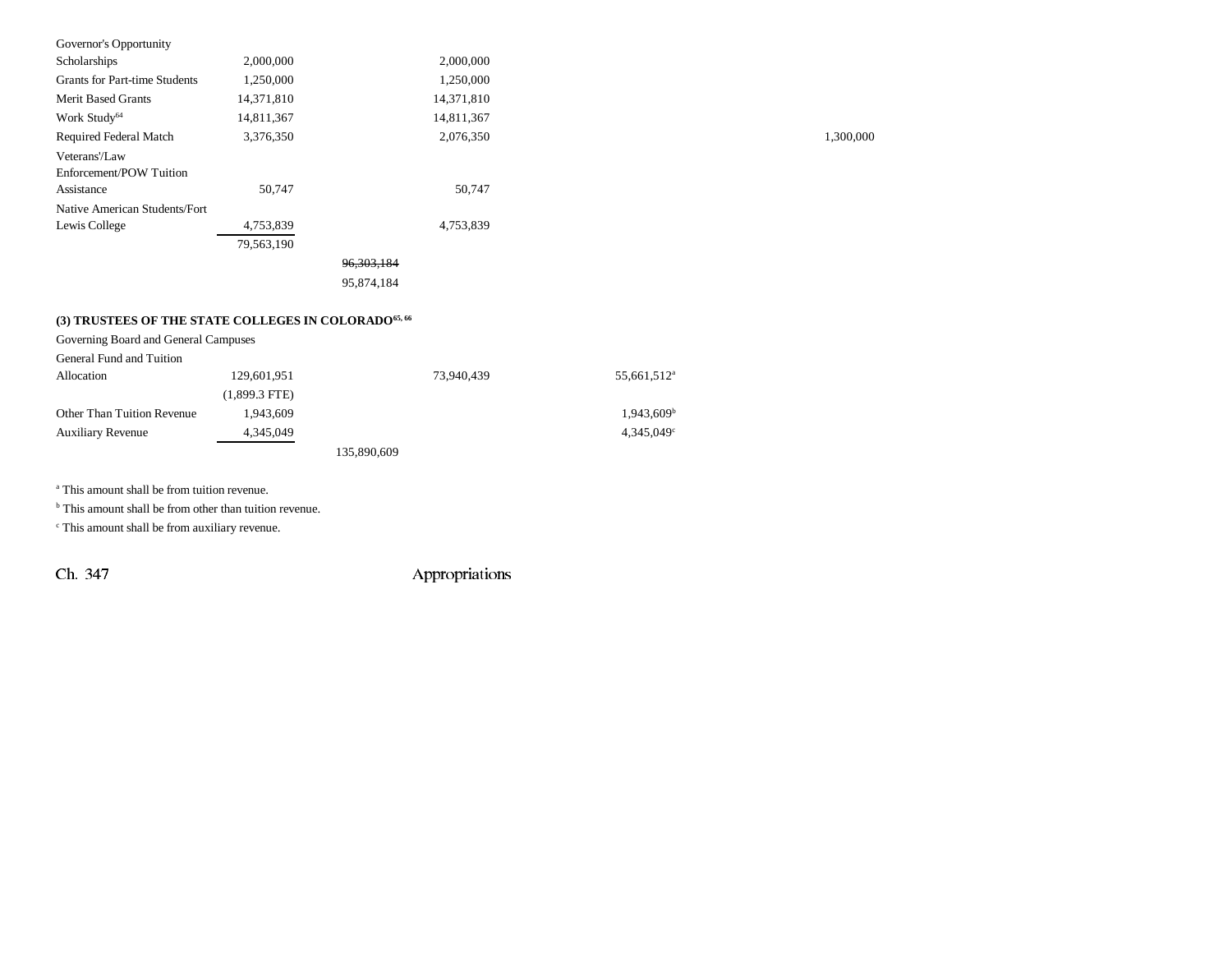|                 |              |                |                | APPROPRIATION FROM |               |              |
|-----------------|--------------|----------------|----------------|--------------------|---------------|--------------|
|                 |              |                | <b>GENERAL</b> |                    | <b>CASH</b>   |              |
| ITEM &          |              | <b>GENERAL</b> | <b>FUND</b>    | CASH               | <b>FUNDS</b>  | FEDERAL      |
| <b>SUBTOTAL</b> | <b>TOTAL</b> | FUND           | <b>EXEMPT</b>  | <b>FUNDS</b>       | <b>EXEMPT</b> | <b>FUNDS</b> |
| \$              |              |                |                |                    |               |              |

## **(4) STATE BOARD OF AGRICULTURE2, 65, 66, 67**

| Governing Board and General Campuses |                 |               |               |                          |                      |
|--------------------------------------|-----------------|---------------|---------------|--------------------------|----------------------|
| General Fund and Tuition             |                 |               |               |                          |                      |
| Allocation                           | 268,649,914     |               | 146, 157, 279 | 122,492,635 <sup>a</sup> |                      |
|                                      | 268,847,559     |               | 146,354,924   |                          |                      |
|                                      | $(4,050.6$ FTE) |               |               |                          |                      |
| Other Than Tuition Revenue           | 27,165,155      |               |               | $26,640,365^{\rm b}$     | 524.790 <sup>c</sup> |
| <b>Auxiliary Revenue</b>             | 25,520,537      |               |               | 25,520,537 <sup>d</sup>  |                      |
|                                      |                 | 321, 335, 606 |               |                          |                      |
|                                      |                 | 321, 533, 251 |               |                          |                      |

a This amount shall be from tuition revenue.

<sup>b</sup> This amount shall be from other than tuition revenue.

c Of this amount, \$308,700 shall be from the Water Research Fund. For purposes of complying with the limitation on state fiscal year spending imposed by Article X, Section 20 of the State Constitution, these moneys are included for informational purposes as they are continuously appropriated by a permanent statute or constitutional provision. Also, \$216,090(T) shall be from the Local Government Mineral Impact Fund pursuant to Section 34-63-102, C.R.S. This amount represents a 2001 calendar year grant; any unexpended balance on June 30, 200,1 is intended to roll forward and remain available for expenditure in FY 2001-02.

<sup>d</sup> This amount shall be from auxiliary revenue.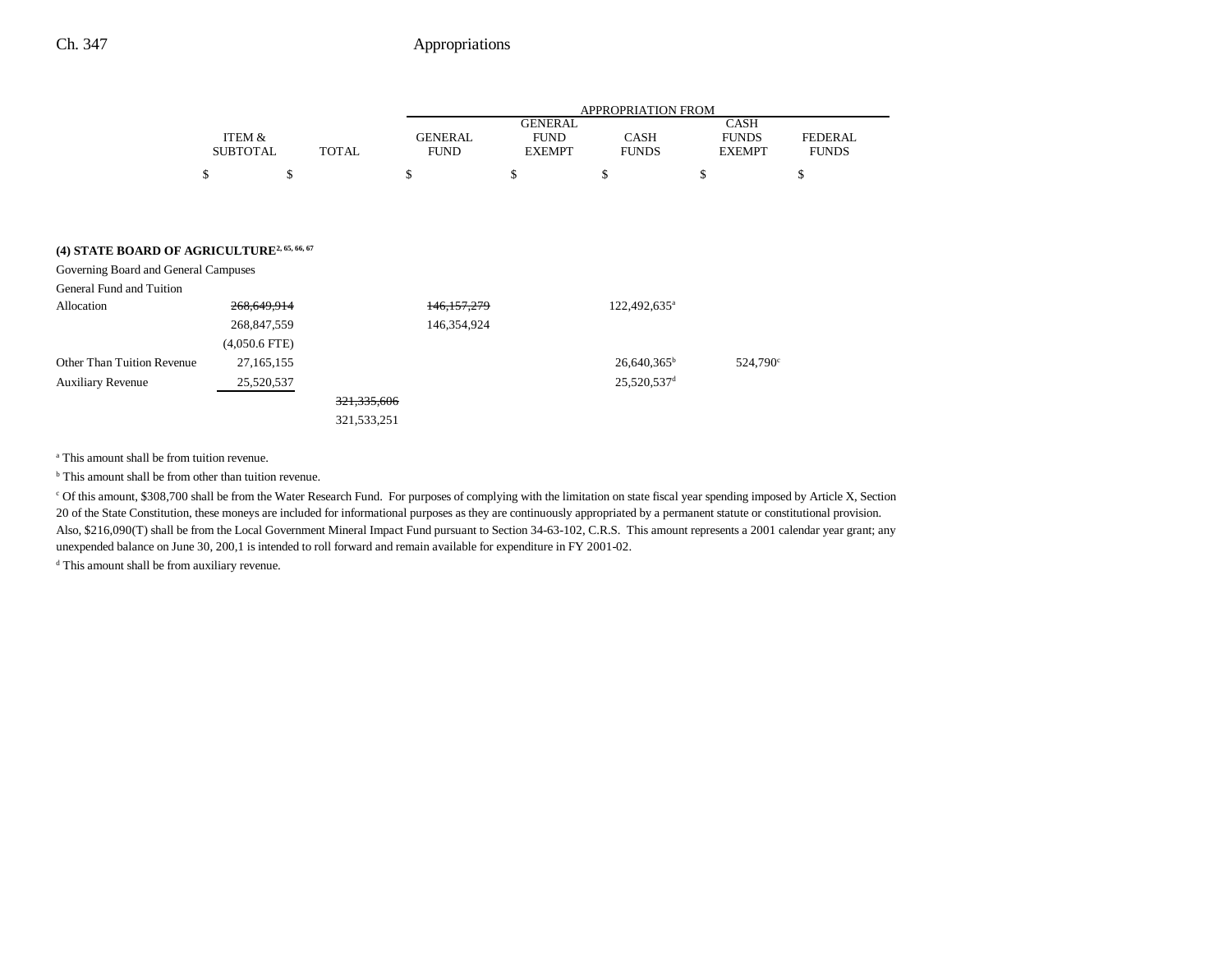### **(5) REGENTS OF THE UNIVERSITY OF COLORADO65, 66, 67, 67a**

#### **(A) Board of Regents and General Campuses**

| General Fund and Tuition          |                 |               |                           |                |
|-----------------------------------|-----------------|---------------|---------------------------|----------------|
| Allocation                        | 475,456,461     | 206, 664, 144 | 268,792,317 <sup>a</sup>  |                |
|                                   | $(5,901.1$ FTE) |               |                           |                |
| <b>Other Than Tuition Revenue</b> | 30,816,000      |               | $30,158,469^{\rm b}$      | $657,531(T)$ ° |
| <b>Auxiliary Revenue</b>          | 19,330,511      |               | $19,330,511$ <sup>d</sup> |                |
|                                   | 525,602,972     |               |                           |                |

a This amount shall be from tuition revenue.

<sup>b</sup> This amount shall be from other than tuition revenue.

<sup>c</sup> This amount shall be from the Local Government Mineral Impact Fund pursuant to Section 34-63-102, C.R.S. This amount represents a 2001 calendar year grant; any unexpended balance on June 30, 2001 is intended to roll forward and remain available for expenditure in FY 2001-02.

d This amount shall be from auxiliary revenue.

#### **(B) Health Sciences Center**

| <b>Advisory Commission on Family Medicine</b> |           |         |                  |
|-----------------------------------------------|-----------|---------|------------------|
| <b>Residency Training Programs</b>            | 2,240,783 |         |                  |
| <b>Commission Expenses</b>                    | 95.409    |         |                  |
|                                               | (1.0 FTE) |         |                  |
|                                               | 2,336,192 | 249,950 | $2,086,242(T)^3$ |
|                                               |           |         |                  |

a This amount shall be from Medicaid funds appropriated in the Department of Health Care Policy and Financing.

527,939,164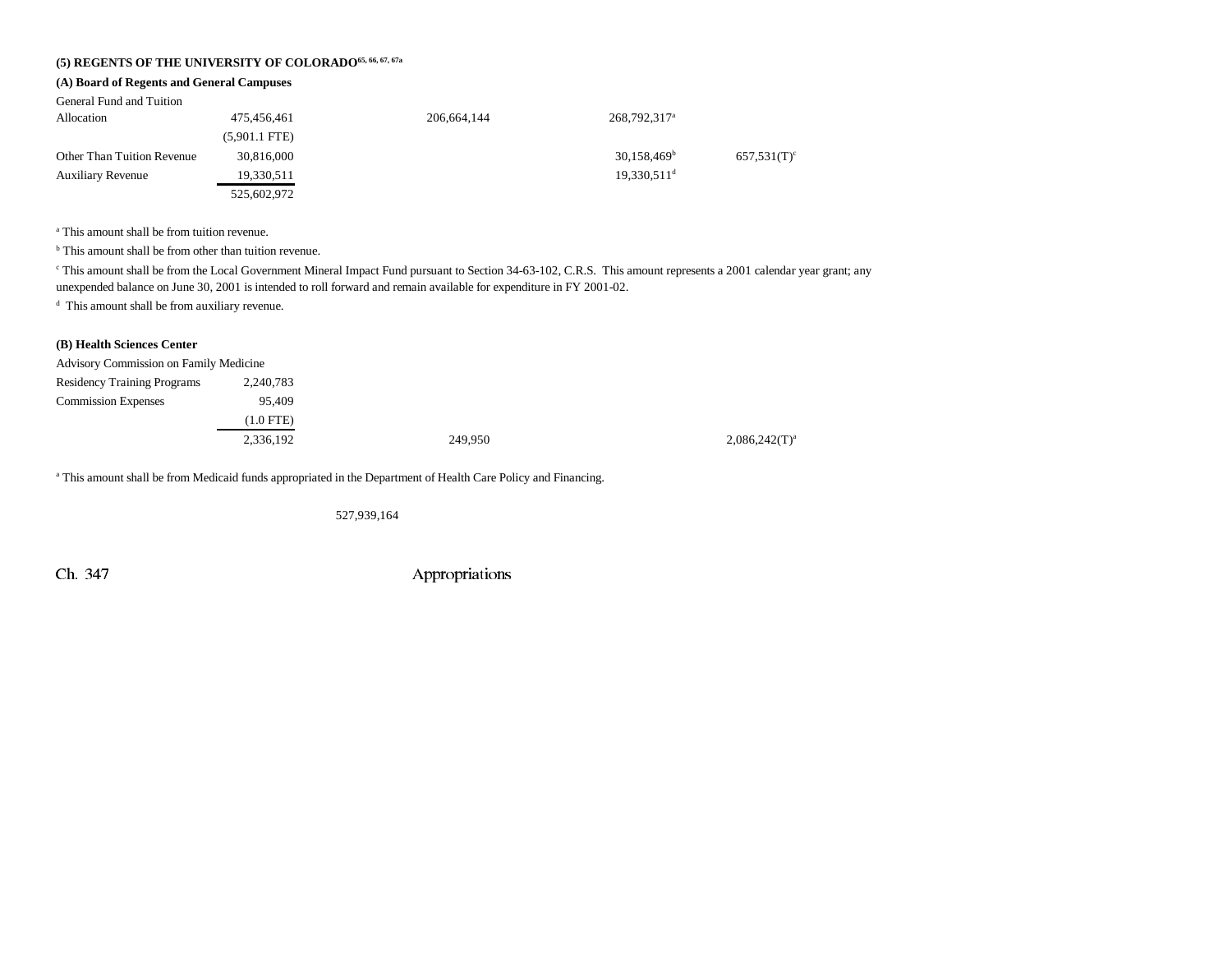|                                                                    |                                      |              |                               |                                                | <b>APPROPRIATION FROM</b>   |                                              |                                |
|--------------------------------------------------------------------|--------------------------------------|--------------|-------------------------------|------------------------------------------------|-----------------------------|----------------------------------------------|--------------------------------|
|                                                                    | <b>ITEM &amp;</b><br><b>SUBTOTAL</b> | <b>TOTAL</b> | <b>GENERAL</b><br><b>FUND</b> | <b>GENERAL</b><br><b>FUND</b><br><b>EXEMPT</b> | <b>CASH</b><br><b>FUNDS</b> | <b>CASH</b><br><b>FUNDS</b><br><b>EXEMPT</b> | <b>FEDERAL</b><br><b>FUNDS</b> |
|                                                                    | \$<br>\$                             |              | \$                            | \$                                             | \$                          | \$                                           | \$                             |
| (6) TRUSTEES OF THE COLORADO SCHOOL OF MINES <sup>65, 66</sup>     |                                      |              |                               |                                                |                             |                                              |                                |
| <b>General Campus</b>                                              |                                      |              |                               |                                                |                             |                                              |                                |
| General Fund and Tuition                                           |                                      |              |                               |                                                |                             |                                              |                                |
| Allocation                                                         | 45,154,300                           |              | 19,495,658                    |                                                | 25,658,642 <sup>a</sup>     |                                              |                                |
|                                                                    | $(610.5$ FTE)                        |              |                               |                                                |                             |                                              |                                |
| Other Than Tuition Revenue                                         | 434,402                              |              |                               |                                                | 434,402 <sup>b</sup>        |                                              |                                |
| <b>Auxiliary Revenue</b>                                           | 430,216                              |              |                               |                                                | 430,216 <sup>c</sup>        |                                              |                                |
|                                                                    |                                      | 46,018,918   |                               |                                                |                             |                                              |                                |
| <sup>a</sup> This amount shall be from tuition revenue.            |                                      |              |                               |                                                |                             |                                              |                                |
| <sup>b</sup> This amount shall be from other than tuition revenue. |                                      |              |                               |                                                |                             |                                              |                                |
| <sup>c</sup> This amount shall be from auxiliary revenue.          |                                      |              |                               |                                                |                             |                                              |                                |
| (7) UNIVERSITY OF NORTHERN COLORADO <sup>65, 66</sup>              |                                      |              |                               |                                                |                             |                                              |                                |
| General Campus                                                     |                                      |              |                               |                                                |                             |                                              |                                |
| General Fund and Tuition                                           |                                      |              |                               |                                                |                             |                                              |                                |
| Allocation                                                         | 74,374,556                           |              | 41,959,738                    |                                                | 32,414,818 <sup>a</sup>     |                                              |                                |
|                                                                    | $(1,026.5$ FTE)                      |              |                               |                                                |                             |                                              |                                |
| <b>Other Than Tuition Revenue</b>                                  | 3,174,245                            |              |                               |                                                | $3,174,245^b$               |                                              |                                |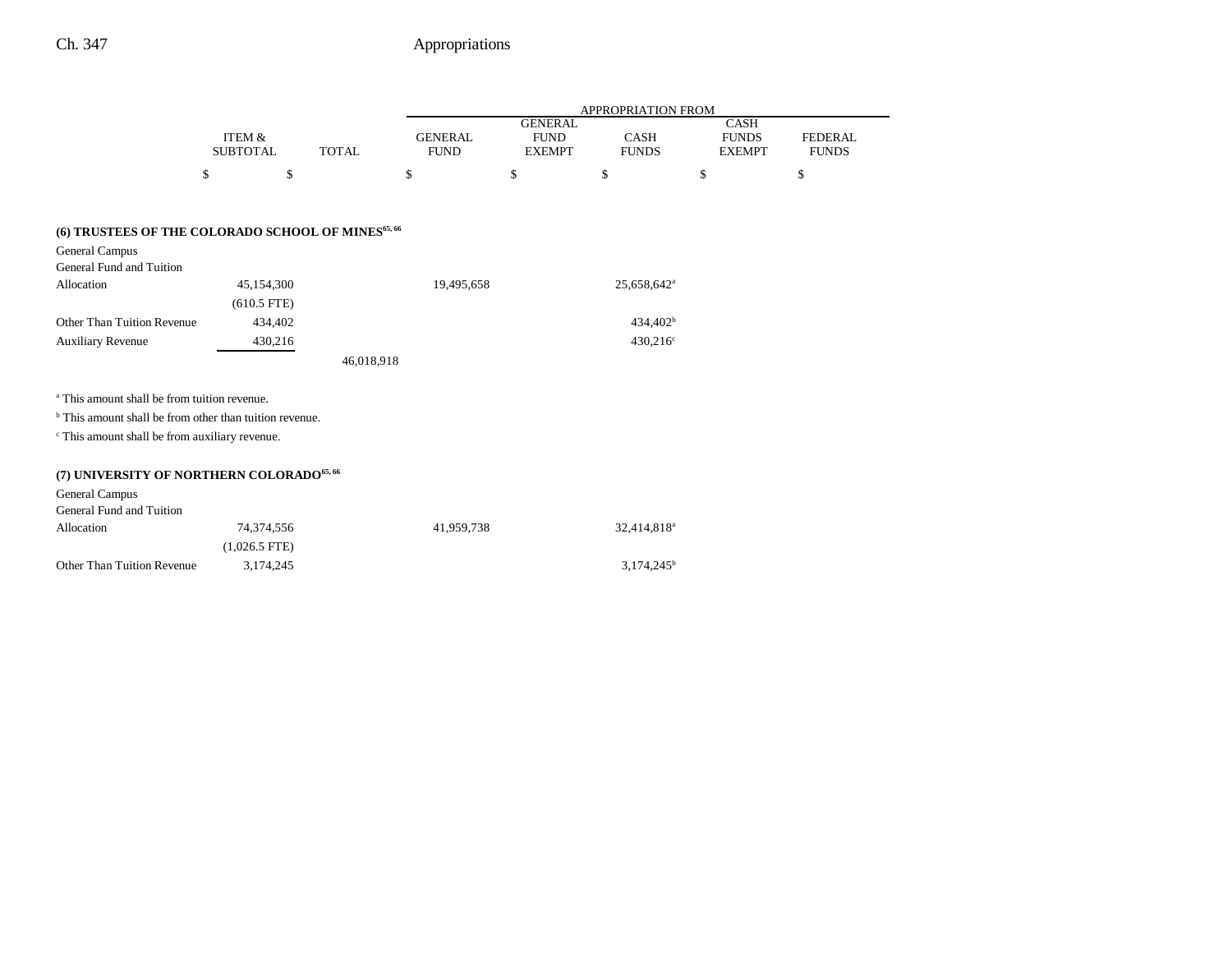Auxiliary Revenue 1,260,256 1,260,256 1,260,256

78,809,057

a This amount shall be from tuition revenue.

<sup>b</sup> This amount shall be from other than tuition revenue.

c This amount shall be from auxiliary revenue.

#### **(8) STATE BOARD FOR COMMUNITY COLLEGES AND OCCUPATIONAL EDUCATION STATE SYSTEM COMMUNITY COLLEGES65, 66**

Governing Board and General Campuses

| General Fund and Tuition          |                 |             |             |                         |                  |
|-----------------------------------|-----------------|-------------|-------------|-------------------------|------------------|
| Allocation                        | 205,455,475     |             | 124,464,488 | 80.990.987 <sup>a</sup> |                  |
|                                   | $(4,144.0$ FTE) |             |             |                         |                  |
| <b>Other Than Tuition Revenue</b> | 10,431,257      |             |             | $8,431,257^b$           | $2,000,000(L)^c$ |
| <b>Auxiliary Revenue</b>          | 961,663         |             |             | 961.663 <sup>d</sup>    |                  |
|                                   |                 | 216,848,395 |             |                         |                  |

a This amount shall be from tuition revenue.

<sup>b</sup> This amount shall be from other than tuition revenue.

c This amount shall be from local property tax collections.

d This amount shall be from auxiliary revenue.

#### **(9) LOCAL DISTRICT JUNIOR COLLEGE GRANTS PURSUANT TOSECTION 23-71-301, C.R.S.** 13,941,543 13,941,543

#### **(10) DIVISION OF OCCUPATIONAL EDUCATION**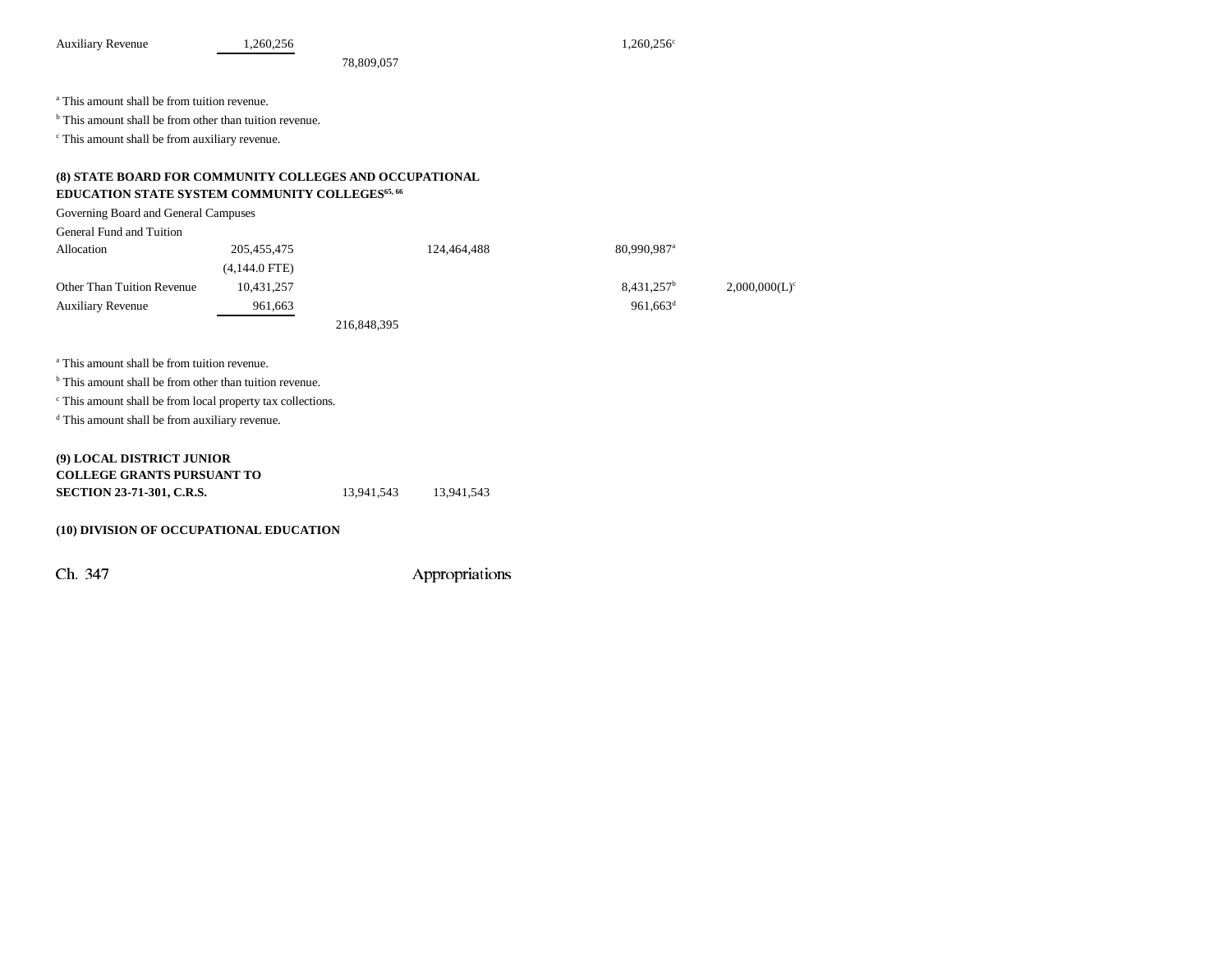|                                                                                      |                                      |              |                               |                                                | <b>APPROPRIATION FROM</b>   |                                              |                                |
|--------------------------------------------------------------------------------------|--------------------------------------|--------------|-------------------------------|------------------------------------------------|-----------------------------|----------------------------------------------|--------------------------------|
|                                                                                      | <b>ITEM &amp;</b><br><b>SUBTOTAL</b> | <b>TOTAL</b> | <b>GENERAL</b><br><b>FUND</b> | <b>GENERAL</b><br><b>FUND</b><br><b>EXEMPT</b> | <b>CASH</b><br><b>FUNDS</b> | <b>CASH</b><br><b>FUNDS</b><br><b>EXEMPT</b> | <b>FEDERAL</b><br><b>FUNDS</b> |
|                                                                                      | \$<br>$\mathbb{S}$                   |              | \$                            | $\mathbb{S}$                                   | $\mathbb S$                 | \$                                           | \$                             |
| (A) Administrative Costs                                                             | 622,451                              |              | 622,451<br>$(9.0$ FTE)        |                                                |                             |                                              |                                |
| (B) Colorado Vocational Act<br>Distributions pursuant to<br>Section 23-8-102, C.R.S. | 17,792,850                           |              | 17,792,850                    |                                                |                             |                                              |                                |
| (C) Area Vocational School<br><b>Support</b>                                         | 10,885,321                           |              | 10,885,321                    |                                                |                             |                                              |                                |
| (D) Sponsored Programs                                                               |                                      |              |                               |                                                |                             |                                              |                                |
| (1) Administration                                                                   | 1,774,709                            |              |                               |                                                |                             |                                              |                                |
|                                                                                      | $(28.5$ FTE)                         |              |                               |                                                |                             |                                              |                                |
| (2) Programs                                                                         | 13,019,517                           |              |                               |                                                |                             |                                              |                                |
|                                                                                      | 14,794,226                           |              |                               |                                                |                             |                                              | 14,794,226                     |
| (E) Colorado First<br><b>Customized Job Training</b><br>$\mathbf{TRAINING}^{162a}$   | 3,133,400                            |              |                               |                                                |                             | $3,133,400(T)^{a}$                           |                                |
|                                                                                      |                                      |              |                               |                                                |                             |                                              |                                |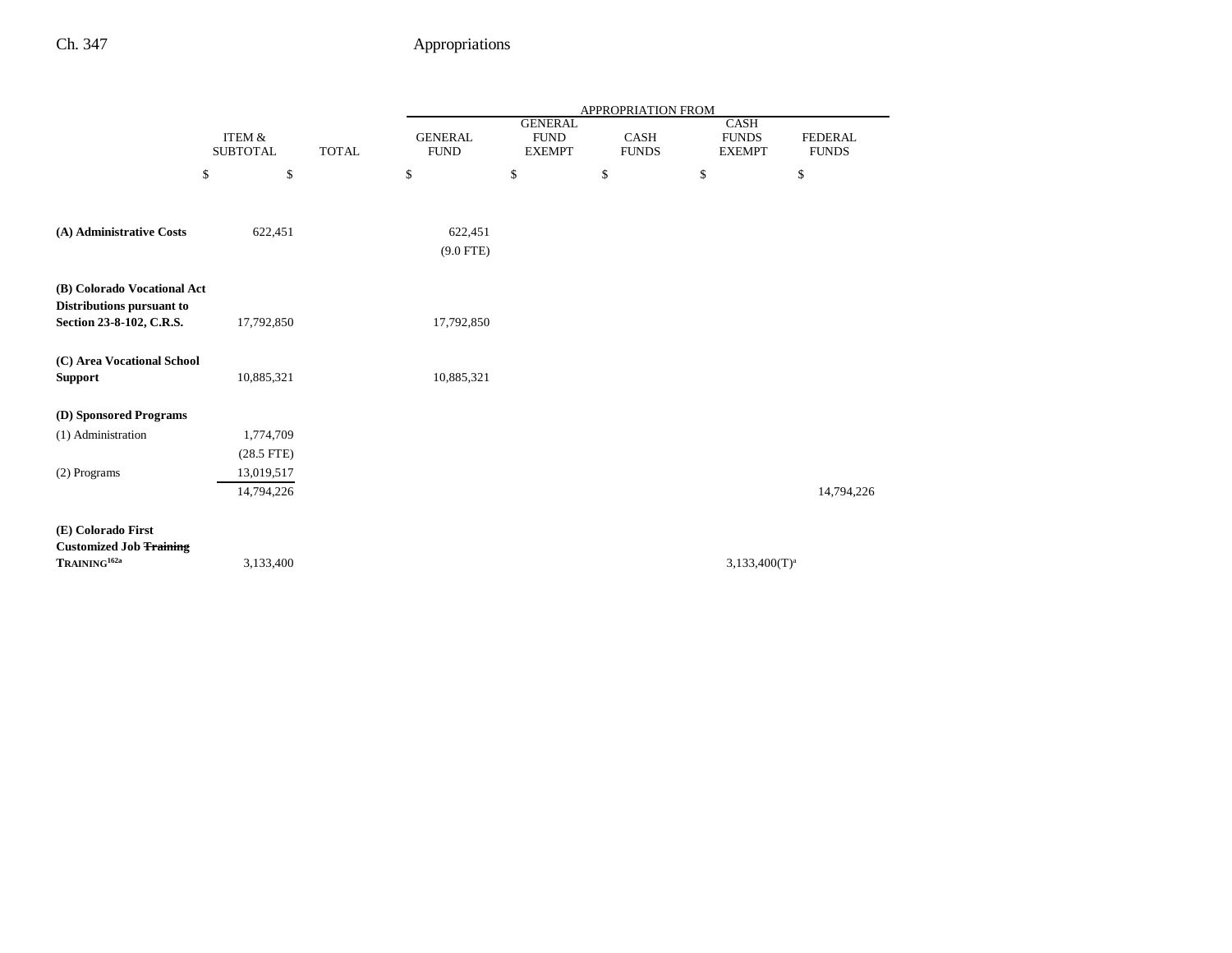48,353,468

<sup>a</sup> These amounts represent transfers from the Department of Local Affairs, Economic Development section. Any amounts included in state fiscal year spending are accounted for in the Department of Local Affairs' appropriation.

#### **(11) AURARIA HIGHER EDUCATION CENTER65**

| Administration           | 15.514.447  |            |                     | $15.514,447(T)^a$ |
|--------------------------|-------------|------------|---------------------|-------------------|
|                          | (196.0 FTE) |            |                     |                   |
| <b>Auxiliary Revenue</b> | 51,450      |            | 51.450 <sup>b</sup> |                   |
|                          |             | 15,565,897 |                     |                   |

<sup>a</sup> This amount shall be from the appropriations for the State Board of Community Colleges and Occupational Education, the Trustees of the State Colleges, and the Regents of the University of Colorado.

<sup>b</sup> This amount shall be from auxiliary revenue.

#### **(12) COUNCIL ON THE ARTS**

| <b>Personal Services</b>         | 451,408 | 357,936     | 93,472 <sup>a</sup> |         |
|----------------------------------|---------|-------------|---------------------|---------|
|                                  |         | $(6.0$ FTE) | $(2.0$ FTE)         |         |
| <b>Operating Expenses</b>        | 93,630  | 79,568      | $14,062^{\rm a}$    |         |
|                                  | 95,470  | 81,408      |                     |         |
| Programs/Scientific and Cultural |         |             |                     |         |
| <b>Facilities District</b>       | 980,424 | 724.474     | 1.250 <sup>b</sup>  | 254,700 |
| Programs/Greater Colorado        | 980,424 | 724,474     | $1,250^{\rm b}$     | 254,700 |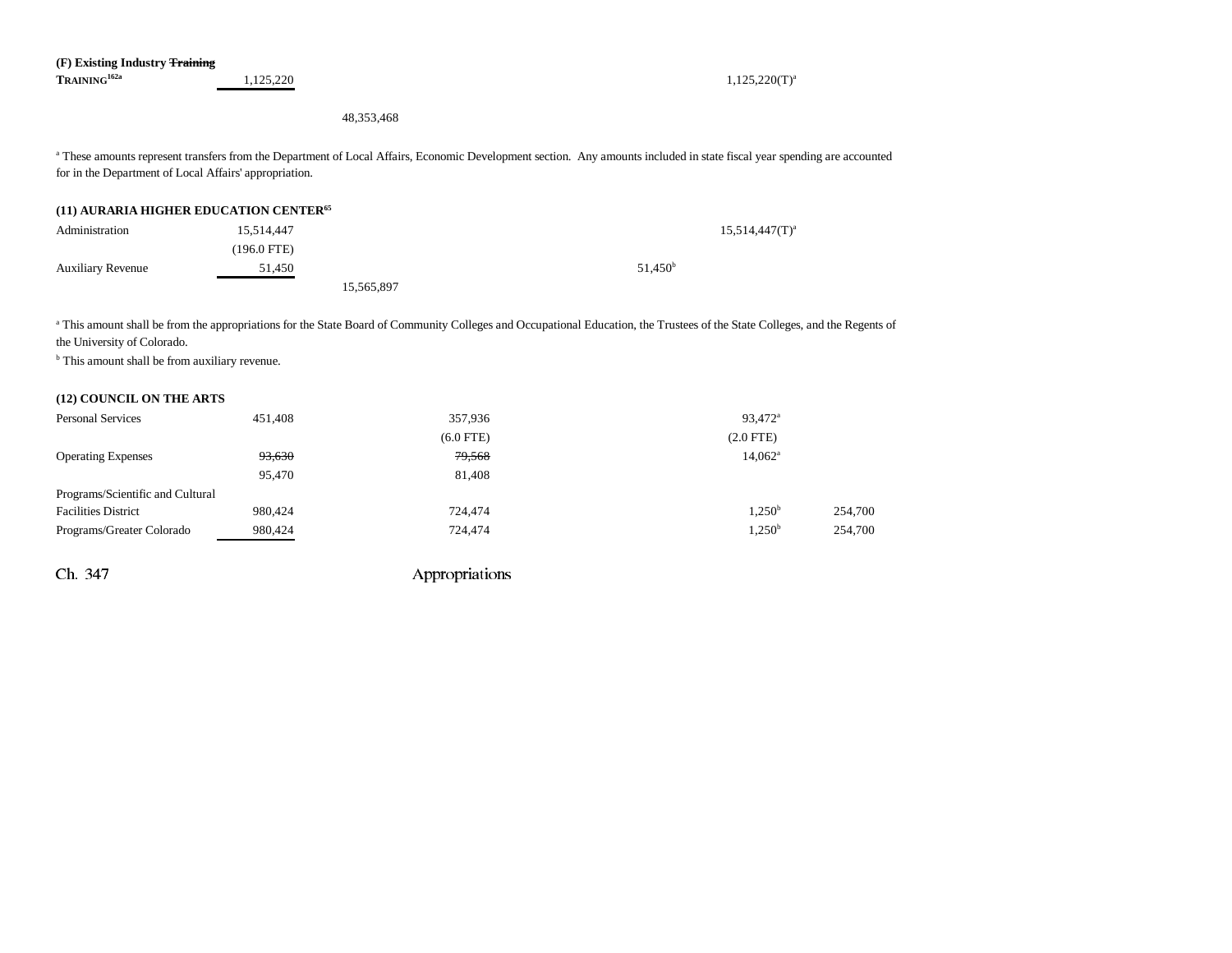|                 |       |             |               | APPROPRIATION FROM |               |                |
|-----------------|-------|-------------|---------------|--------------------|---------------|----------------|
|                 |       |             | GENERAL       |                    | CASH          |                |
| ITEM &          |       | GENERAL     | <b>FUND</b>   | <b>CASH</b>        | <b>FUNDS</b>  | <b>FEDERAL</b> |
| <b>SUBTOTAL</b> | TOTAL | <b>FUND</b> | <b>EXEMPT</b> | <b>FUNDS</b>       | <b>EXEMPT</b> | <b>FUNDS</b>   |
|                 |       |             |               |                    |               |                |

2,505,886

2,507,726

<sup>a</sup> These amounts shall be from the Art in Public Places Fund originating from capital construction appropriations.

 $^{\rm b}$  These amounts shall be from gifts, grants, and donations.

### **(13) STATE HISTORICAL SOCIETY**

| (A) Administration                |              |           |                       |                   |         |
|-----------------------------------|--------------|-----------|-----------------------|-------------------|---------|
| <b>Administration and General</b> | 3,761,614    | 2,500,444 | $600,810^a$           | $152,247^{\rm b}$ | 508,113 |
|                                   | 3,767,352    | 2,506,182 |                       |                   |         |
|                                   | $(78.1$ FTE) |           |                       |                   |         |
| Utilities                         | 51,404       | 27,787    | $23,617$ <sup>a</sup> |                   |         |
| Cumbres and Toltec Railroad       |              |           |                       |                   |         |
| Commission                        | 48,635       | 48,635    |                       |                   |         |
|                                   | 45,635       | 45,635    |                       |                   |         |
| Certified Local Government        |              |           |                       |                   |         |
| Program                           | 65,000       |           |                       |                   | 65,000  |
|                                   | 3,926,653    |           |                       |                   |         |
|                                   | 3,929,391    |           |                       |                   |         |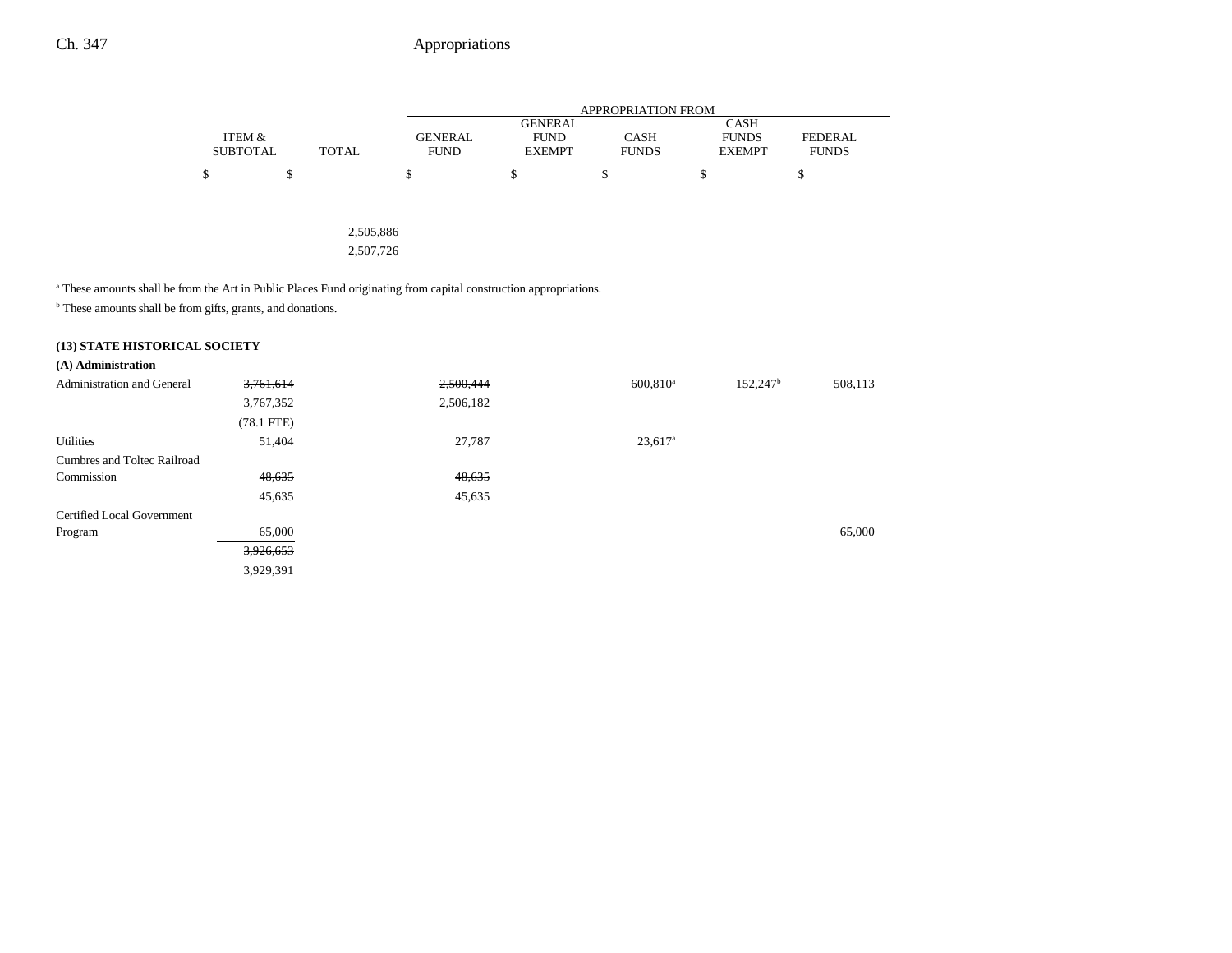<sup>a</sup> These amounts shall be from museum admission fees, user charges, and other sources of cash funds.

b Of this amount, \$107,247(T) shall be from indirect cost recoveries within the agency and \$45,000 shall be from various sources of cash funds exempt.

| (B) Sponsored Programs                                      |                                                                                                                                                                              |                          |                   |        |
|-------------------------------------------------------------|------------------------------------------------------------------------------------------------------------------------------------------------------------------------------|--------------------------|-------------------|--------|
| Program Costs                                               | 355,000                                                                                                                                                                      | $110,000(T)^a$           | $185,000^{\rm b}$ | 60,000 |
|                                                             | $(2.5$ FTE $)$                                                                                                                                                               |                          |                   |        |
|                                                             | a This amount shall be from a contract with Correctional Industries for the Ordway Conservation Center.                                                                      |                          |                   |        |
| <sup>b</sup> This amount shall be from donations and gifts. |                                                                                                                                                                              |                          |                   |        |
|                                                             |                                                                                                                                                                              |                          |                   |        |
| (C) Auxiliary Programs                                      |                                                                                                                                                                              |                          |                   |        |
| Program Costs                                               | 1,150,000                                                                                                                                                                    | $1,020,000$ <sup>a</sup> | $130,000^{\rm b}$ |        |
|                                                             | $(12.5$ FTE $)$                                                                                                                                                              |                          |                   |        |
|                                                             |                                                                                                                                                                              |                          |                   |        |
| event fees.                                                 | a This amount shall be from museum shop sales, microphoto services, public education programs, membership and publication services, traveling exhibits, rentals, and special |                          |                   |        |
| <sup>b</sup> This amount shall be from donations and gifts. |                                                                                                                                                                              |                          |                   |        |
|                                                             |                                                                                                                                                                              |                          |                   |        |
| (D) Gaming Revenue                                          |                                                                                                                                                                              |                          |                   |        |
| Historic Preservation for Gaming                            |                                                                                                                                                                              |                          |                   |        |
| <b>Cities</b>                                               | 3,528,000                                                                                                                                                                    |                          |                   |        |
| <b>Historic Preservation Grant</b>                          |                                                                                                                                                                              |                          |                   |        |
| Program                                                     | 14,112,000                                                                                                                                                                   |                          |                   |        |
|                                                             | $(13.0$ FTE)                                                                                                                                                                 |                          |                   |        |
|                                                             | 17,640,000                                                                                                                                                                   |                          | $17,640,000(T)^a$ |        |
|                                                             |                                                                                                                                                                              |                          |                   |        |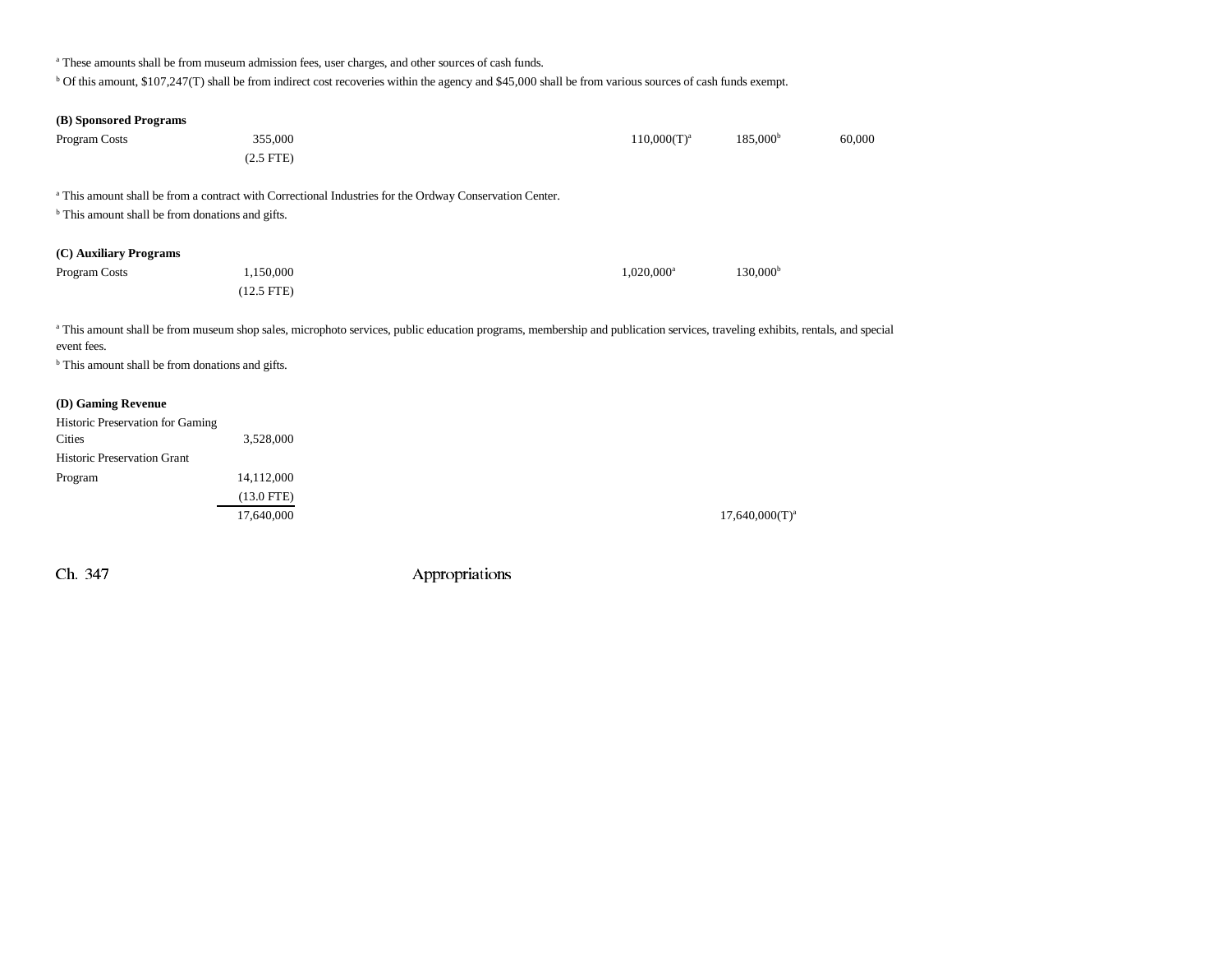|                 |       |                |               | APPROPRIATION FROM |               |                |
|-----------------|-------|----------------|---------------|--------------------|---------------|----------------|
|                 |       |                | GENERAL       |                    | CASH          |                |
| ITEM &          |       | <b>GENERAL</b> | <b>FUND</b>   | CASH               | <b>FUNDS</b>  | <b>FEDERAL</b> |
| <b>SUBTOTAL</b> | TOTAL | <b>FUND</b>    | <b>EXEMPT</b> | <b>FUNDS</b>       | <b>EXEMPT</b> | <b>FUNDS</b>   |
| ¢               |       |                |               |                    |               |                |

<sup>a</sup> This amount shall be from the Department of Revenue, Division of Gaming, and is dedicated to historic preservation.

23,071,653 23,074,391

| <b>TOTALS PART VI</b>    |                            |                          |                            |                           |                         |
|--------------------------|----------------------------|--------------------------|----------------------------|---------------------------|-------------------------|
| (HIGHER EDUCATION) $5,6$ | <del>\$1,527,596,595</del> | <del>\$746,737,430</del> | <del>\$716,438,446</del> ° | \$47,083,948°             | <del>\$17,336,771</del> |
|                          | \$1,527,369,818            | \$747.014.653            | $$716.222.446^a$           | \$46,895,948 <sup>a</sup> | \$17.236.771            |

a Of these amounts, \$44,227,214 contains a (T) notation and \$2,000,000 contains an (L) notation.

**FOOTNOTES** -- The following statements are referenced to the numbered footnotes throughout section 2.

2 Department of Agriculture, Agricultural Services Division; Department of Higher Education, State Board of Agriculture; Department of Natural Resources, State Board of Land Commissioners, State Trust Land Evaluations; Parks and Outdoor Recreation; and Division of Wildlife; and Department of Transportation, Construction, Maintenance, and Operations -- Pursuant to Executive Order D00699 issued July 19, 1999, and requirements of Sections 35-5.5-104, 35-5.5-110, and 35-5.5-112, C.R.S., the Departments of Agriculture, Higher Education, Natural Resources, and Transportation are requested to coordinate noxious weed control measures. Each department's designated noxious weed coordinator is requested to collaborate with the state weed coordinator at the Department of Agriculture to prepare a report, to be submitted to the Joint Budget Committee on or before November 1, 2000. The report should identify weed management needs of each applicable program within each respective department; include each department's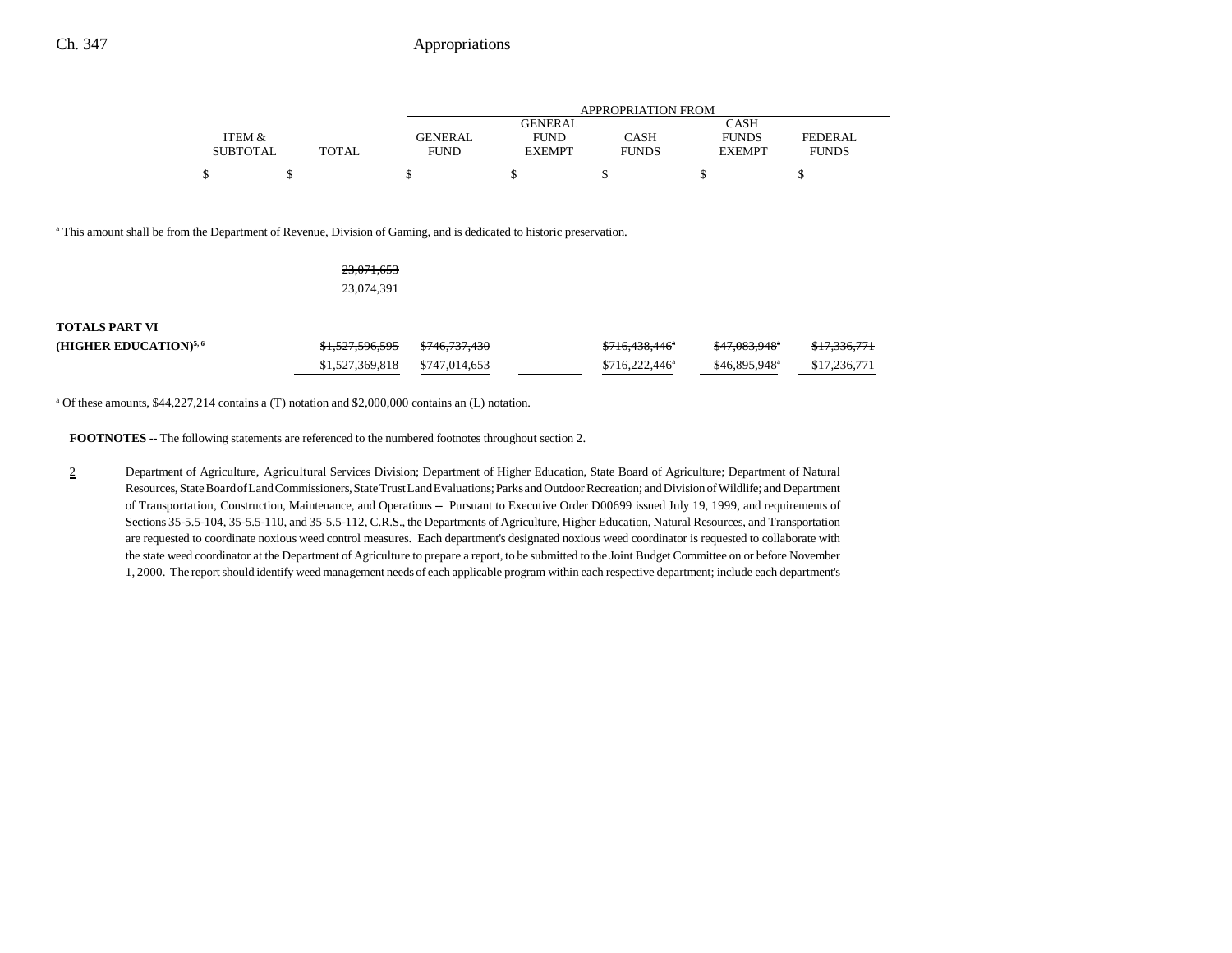integrated weed management plan; identify all appropriated funding, staff resources, and programs or procedures undertaken to address noxious weed control for FY 2000-01; identify all applicable federal, state, and local partners in managing noxious weeds; and identify programs or procedures previously accomplished. In order to ensure resources are being prioritized and implemented effectively, and to avoid duplication of effort, departments are also requested to consult with the state weed coordinator on any funding changes requested for FY 2001-02, prior to submission to the Governor's Office of State Planning and Budgeting.

- 5 (Governor lined through this provision. See L. 2000, p. 2752.)
- 6 All Departments, Totals -- The General Assembly requests that copies of all reports requested in other footnotes contained in this act be delivered to the Joint Budget Committee and the majority and minority leadership in each house of the General Assembly. Each principal department of the state shall produce its rules in an electronic format that is suitable for public access through electronic means. Such rules in such format shall be submitted to the Office of Legislative Legal Services for publishing on the Internet. It is the intent of the General Assembly that this be done within existing resources.
- 60 Department of Higher Education, Colorado Commission on Higher Education -- For the FY 2001-02 budget request, the Colorado Commission on Higher Education is directed to submit a unified budget request representing all functions performed by the Governing Boards and Local District Junior Colleges. This request should include the independent Colorado State University agencies and the various occupational education programs under the Colorado Community College and Occupational Education System. In recognition of the state's General Fund appropriation limitation, the Commission is directed to limit the total General Fund increase requested to no more than 6 percent.
- 61 Department of Higher Education, Colorado Commission on Higher Education -- The Colorado Commission on Higher Education is requested to work with the governing boards to submit a report to the Joint Budget Committee by no later than November 1, 2000, comparing growth in the number of non-teaching, non-auxiliary FTE with student enrollment over the last ten years. The Colorado Commission on Higher Education is requested to include an explanation and justification to be provided by the institutions for each campus with significantly higher rates of growth in FTE than in students.
- 62 Department of Higher Education, Colorado Commission on Higher Education, Special Purpose, Rural Education Access Program -- It is the intent of the General Assembly to allow the Colorado Commission on Higher Education to roll forward the appropriation for the Rural Education Access Program to the next fiscal year.
- 63 Department of Higher Education, Colorado Commission on Higher Education, Special Purpose, Enrollment/Cash Fund Contingency -- The Colorado Commission on Higher Education may transfer spending authority from this line item to the Governing Boards in the event that tuition or other cash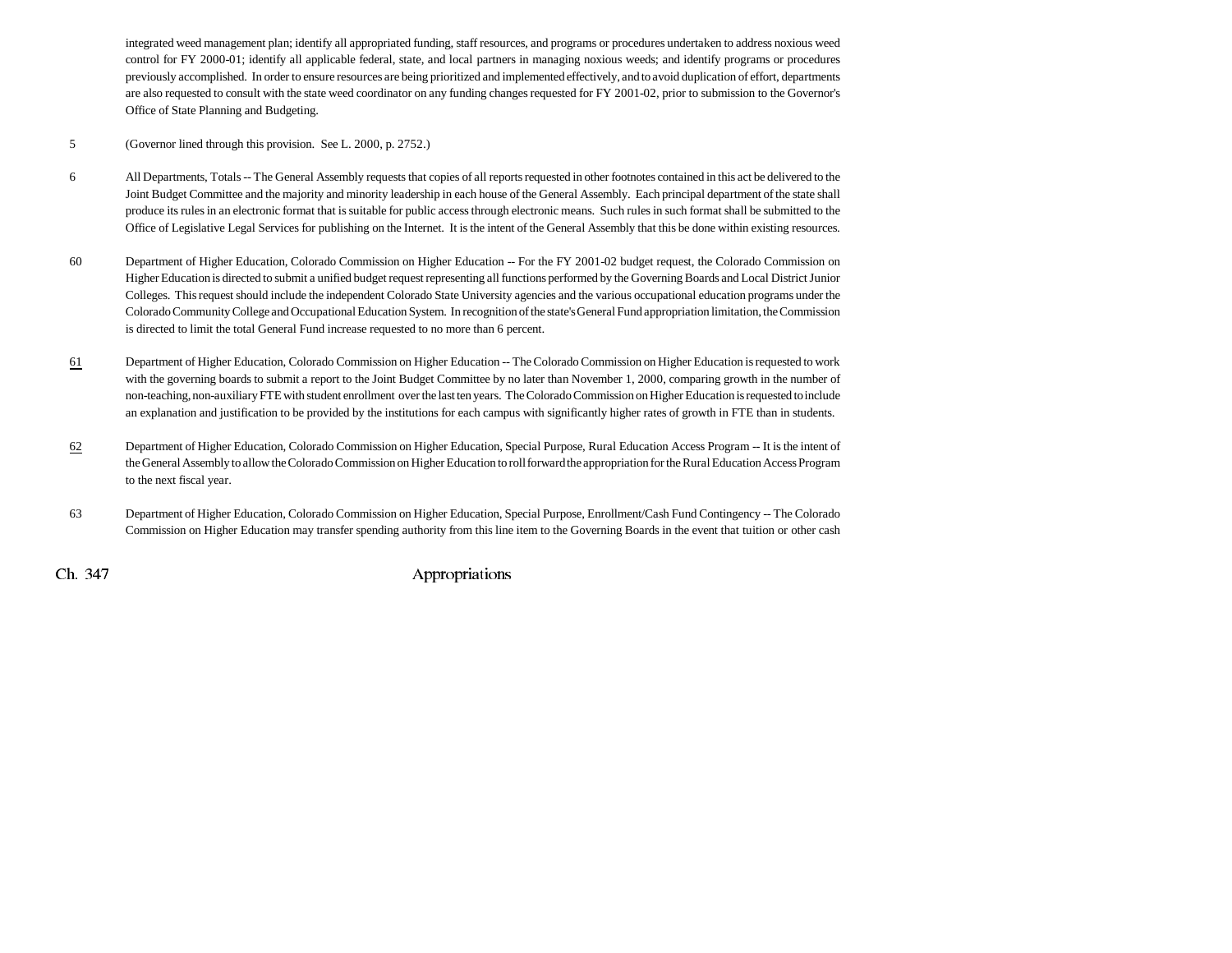|                 |       |                |                | APPROPRIATION FROM |               |              |
|-----------------|-------|----------------|----------------|--------------------|---------------|--------------|
|                 |       |                | <b>GENERAL</b> |                    | CASH          |              |
| ITEM &          |       | <b>GENERAL</b> | <b>FUND</b>    | CASH               | <b>FUNDS</b>  | FEDERAL      |
| <b>SUBTOTAL</b> | TOTAL | FUND           | <b>EXEMPT</b>  | <b>FUNDS</b>       | <b>EXEMPT</b> | <b>FUNDS</b> |
|                 |       |                |                |                    |               |              |

fund revenues increase beyond appropriated levels. The spending authority for this line item shall be in addition to the funds appropriated directly to the Governing Boards. The Colorado Commission on Higher Education shall not authorize transfers for spending authority from this line item to support tuition or fee increases.

- 64 Department of Higher Education, Colorado Commission on Higher Education, Financial Aid, Work Study -- It is the intent of the General Assembly to allow the Colorado Commission on Higher Education to roll forward 2 percent of the Work Study appropriation to the next fiscal year.
- 65 Department of Higher Education, Trustees of the State Colleges in Colorado; State Board of Agriculture; Regents of the University of Colorado; Trustees of the Colorado School of Mines; University of Northern Colorado; State Board for Community Colleges and Occupational Education State System Community Colleges; Auraria Higher Education Center -- Notwithstanding the limitations set forth in subsection (3) of section 1 of this act, the FTE reflected in these line items are shown for informational purposes and are not intended to be a limitation on the budgetary flexibility allowed by Section  $23-1-104$  (1)(a)(I), C.R.S.
- 66 Department of Higher Education, Trustees of the State Colleges in Colorado; State Board of Agriculture; Regents of the University of Colorado; Trustees of the Colorado School of Mines; University of Northern Colorado; State Board for Community Colleges and Occupational Education State System Community Colleges -- It is the intent of the General Assembly that the resident tuition rates by Governing Board be raised up to 2.9 percent and nonresident tuition rates by Governing Board be raised up to 4.0 percent. These rates are used in order to increase spending authority for program enhancements and this is not an attempt by the General Assembly to set tuition policy. Each Governing Board will give consideration to establishing equity of tuition increases among the campuses under the Governing Board's jurisdiction. In addition to the tuition increases outlined above, the General Assembly has approved an additional \$1,438,605 in tuition spending authority for the University of Colorado for the following: at the Colorado Springs campus for the resident graduate, education, engineering, and business programs and all nonresident tuition; at the Denver campus for resident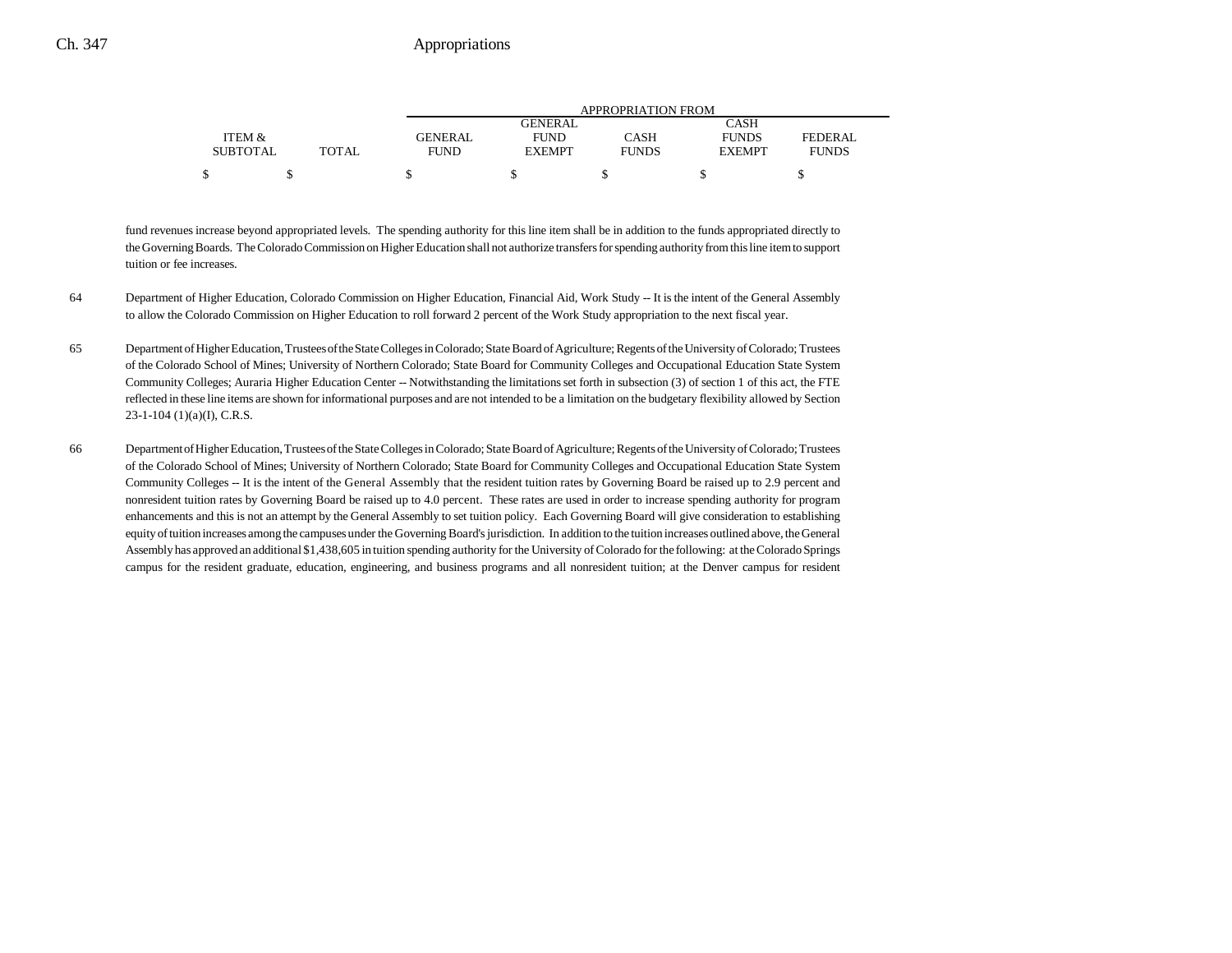undergraduate lower division freshman and sophomore tuition; at the Boulder campus for nonresident graduate business, engineering, journalism/music programs, and other miscellaneous programs where the nonresident graduate tuition rate is currently less than the nonresident undergraduate tuition rate.

- 67(Governor lined through this provision. See L. 2000, p. 2755.)
- 67a(Governor lined through this provision. See L. 2000, p. 2756.)
- 162a GOVERNOR - LIEUTENANT GOVERNOR - STATE PLANNING AND BUDGETING, ECONOMIC DEVELOPMENT PROGRAMS, COLORADO FIRST CUSTOMIZED JOB Training; and Existing Industry Training; and Department of Higher Education, Division of Occupational Education, Colorado First Customized Job Training; and Existing Industry Training -- These programs are requested to submit to the Joint Budget Committee BY NOVEMBER 1, 2000, A DETAILED PLAN FOR ACCOUNTABILITY, INCLUDING REVIEW CRITERIA FOR SELECTION OF COMPANIES TO PARTICIPATE, THE NUMBER OF NEW JOBS CREATED BY THE PROGRAMS, THE NUMBER OF UNEMPLOYED AND UNDEREMPLOYED INDIVIDUALS WHO WERE TRAINED AND EMPLOYED BY THESE PROGRAMS, THE AMOUNT OF NEW PERSONAL INCOME AND STATE PERSONAL AND CORPORATE INCOME TAX GENERATED BY THESE PROGRAMS, THE TIME PERIOD FOR REPAYMENT OF STATE INVESTMENT IN THESE PROGRAMS, AND THE NUMBER OF PERSONS TAKEN OFF STATE SUPPORT programs and the money saved thereby. Up to ten percent of the Customized Job Training appropriation may be used to supplement THE EXISTING INDUSTRY TRAINING APPROPRIATION.

**SECTION 2.** Part VI (13)(C) and the affected totals of section 2 of chapter 364, Session Laws of Colorado 1999, as amended by section 1 of chapter 397, Session Laws of Colorado 2000, are amended to read:

Section 2. **Appropriation.**

**PART VIDEPARTMENT OF HIGHER EDUCATION**

| (13) STATE HISTORICAL SOCIETY |           |                                   |                      |
|-------------------------------|-----------|-----------------------------------|----------------------|
| (C) Auxiliary Programs        |           |                                   |                      |
| Program Costs                 | 1,250,000 | <del>1,130,000</del> <sup>a</sup> | 120,000 <sup>b</sup> |
|                               |           |                                   |                      |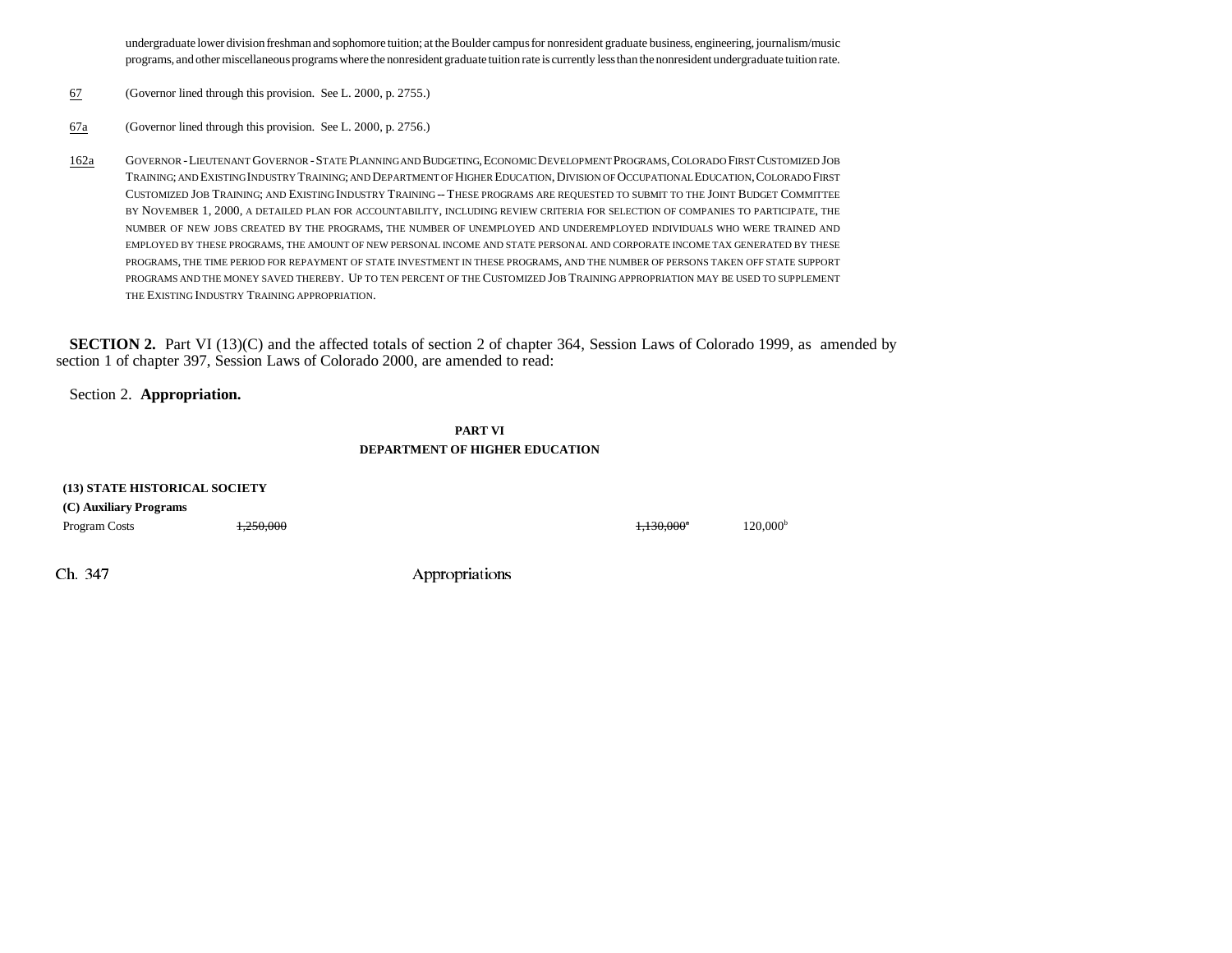# Ch. 347 Appropriations

|                                                                                                                                                                                                    |                           |              |                               |                                                | <b>APPROPRIATION FROM</b>   |                                              |                                |
|----------------------------------------------------------------------------------------------------------------------------------------------------------------------------------------------------|---------------------------|--------------|-------------------------------|------------------------------------------------|-----------------------------|----------------------------------------------|--------------------------------|
|                                                                                                                                                                                                    | ITEM &<br><b>SUBTOTAL</b> | <b>TOTAL</b> | <b>GENERAL</b><br><b>FUND</b> | <b>GENERAL</b><br><b>FUND</b><br><b>EXEMPT</b> | <b>CASH</b><br><b>FUNDS</b> | <b>CASH</b><br><b>FUNDS</b><br><b>EXEMPT</b> | <b>FEDERAL</b><br><b>FUNDS</b> |
|                                                                                                                                                                                                    | \$                        | \$           | \$                            | \$                                             | \$                          | S                                            | \$                             |
|                                                                                                                                                                                                    | 1,315,640<br>$(12.5$ FTE) |              |                               |                                                | 1,195,640 <sup>a</sup>      |                                              |                                |
| <sup>a</sup> This amount shall be from museum shop sales, microphoto services, public education programs, membership/publication services, traveling exhibits, rentals, and special<br>event fees. |                           |              |                               |                                                |                             |                                              |                                |

**b** This amount shall be from donations and gifts.

| <del>21,872,174</del> |
|-----------------------|
| 21,937,814            |

## **TOTALS PART VI (HIGHER EDUCATION**)<sup>5,6</sup> \$1,463,554,987 \$715,653,536 \$680,537,766<sup>\*</sup> \$50,049,724<sup>a</sup> \$17,313,961  $$1,463,620,627$   $$680,603,406^a$

<sup>a</sup> Of these amounts, \$29,475,674 contains a (T) notation and \$3,193,800 contains an (L) notation.